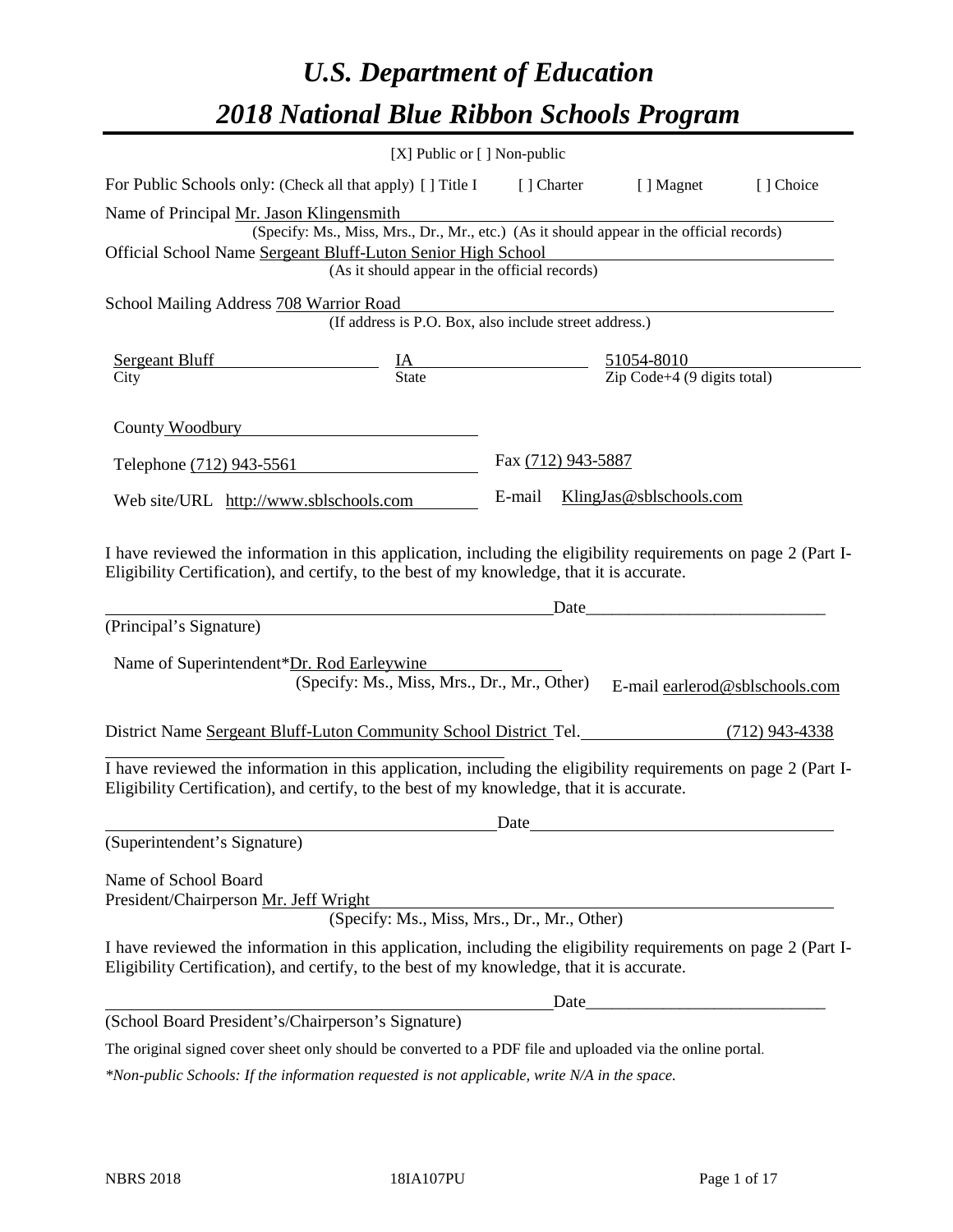The signatures on the first page of this application (cover page) certify that each of the statements below, concerning the school's eligibility and compliance with U.S. Department of Education and National Blue Ribbon Schools requirements, are true and correct.

- 1. The school configuration includes one or more of grades K-12. (Schools on the same campus with one principal, even a K-12 school, must apply as an entire school.)
- 2. All nominated public schools must meet the state's performance targets in reading (or English language arts) and mathematics and other academic indicators (i.e., attendance rate and graduation rate), for the all students group and all subgroups, including having participation rates of at least 95 percent using the most recent accountability results available for nomination.
- 3. To meet final eligibility, all nominated public schools must be certified by states prior to September 2018 in order to meet all eligibility requirements. Any status appeals must be resolved at least two weeks before the awards ceremony for the school to receive the award.
- 4. If the school includes grades 7 or higher, the school must have foreign language as a part of its curriculum.
- 5. The school has been in existence for five full years, that is, from at least September 2012 and each tested grade must have been part of the school for the past three years.
- 6. The nominated school has not received the National Blue Ribbon Schools award in the past five years: 2013, 2014, 2015, 2016, or 2017.
- 7. The nominated school has no history of testing irregularities, nor have charges of irregularities been brought against the school at the time of nomination. The U.S. Department of Education reserves the right to disqualify a school's application and/or rescind a school's award if irregularities are later discovered and proven by the state.
- 8. The nominated school has not been identified by the state as "persistently dangerous" within the last two years.
- 9. The nominated school or district is not refusing Office of Civil Rights (OCR) access to information necessary to investigate a civil rights complaint or to conduct a district-wide compliance review.
- 10. The OCR has not issued a violation letter of findings to the school district concluding that the nominated school or the district as a whole has violated one or more of the civil rights statutes. A violation letter of findings will not be considered outstanding if OCR has accepted a corrective action plan from the district to remedy the violation.
- 11. The U.S. Department of Justice does not have a pending suit alleging that the nominated school or the school district as a whole has violated one or more of the civil rights statutes or the Constitution's equal protection clause.
- 12. There are no findings of violations of the Individuals with Disabilities Education Act in a U.S. Department of Education monitoring report that apply to the school or school district in question; or if there are such findings, the state or district has corrected, or agreed to correct, the findings.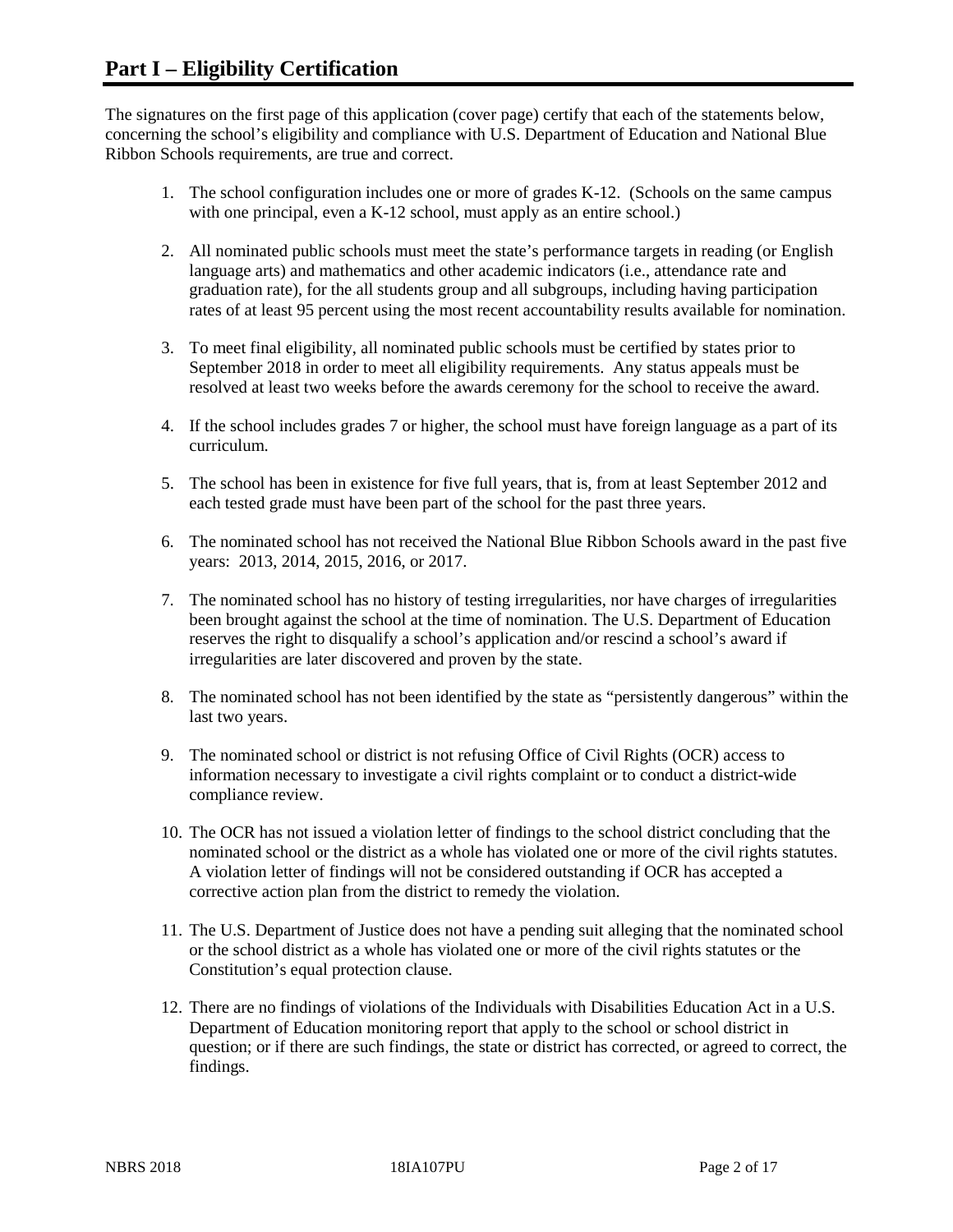#### **Data should be provided for the most recent school year (2017-2018) unless otherwise stated.**

#### **DISTRICT**

1. Number of schools in the district  $\frac{2}{2}$  Elementary schools (includes K-8) (per district designation): 1 Middle/Junior high schools 1 High schools 0 K-12 schools

4 TOTAL

**SCHOOL** (To be completed by all schools)

2. Category that best describes the area where the school is located:

[] Urban or large central city

[ ] Suburban

[X] Rural or small city/town

3. Number of students as of October 1, 2017 enrolled at each grade level or its equivalent in applying school:

| Grade                           | # of         | # of Females | <b>Grade Total</b> |
|---------------------------------|--------------|--------------|--------------------|
|                                 | <b>Males</b> |              |                    |
| <b>PreK</b>                     | 0            | 0            | 0                  |
| K                               | 0            | 0            | 0                  |
| $\mathbf{1}$                    | 0            | 0            | 0                  |
| 2                               | 0            | 0            | 0                  |
| 3                               | 0            | 0            | 0                  |
| 4                               | 0            | 0            | 0                  |
| 5                               | 0            | 0            | 0                  |
| 6                               | 0            | 0            | 0                  |
| 7                               | 0            | 0            | 0                  |
| 8                               | 0            | 0            | 0                  |
| 9                               | 68           | 61           | 129                |
| 10                              | 71           | 65           | 136                |
| 11                              | 61           | 56           | 117                |
| 12 or higher                    | 60           | 55           | 115                |
| <b>Total</b><br><b>Students</b> | 260          | 237          | 497                |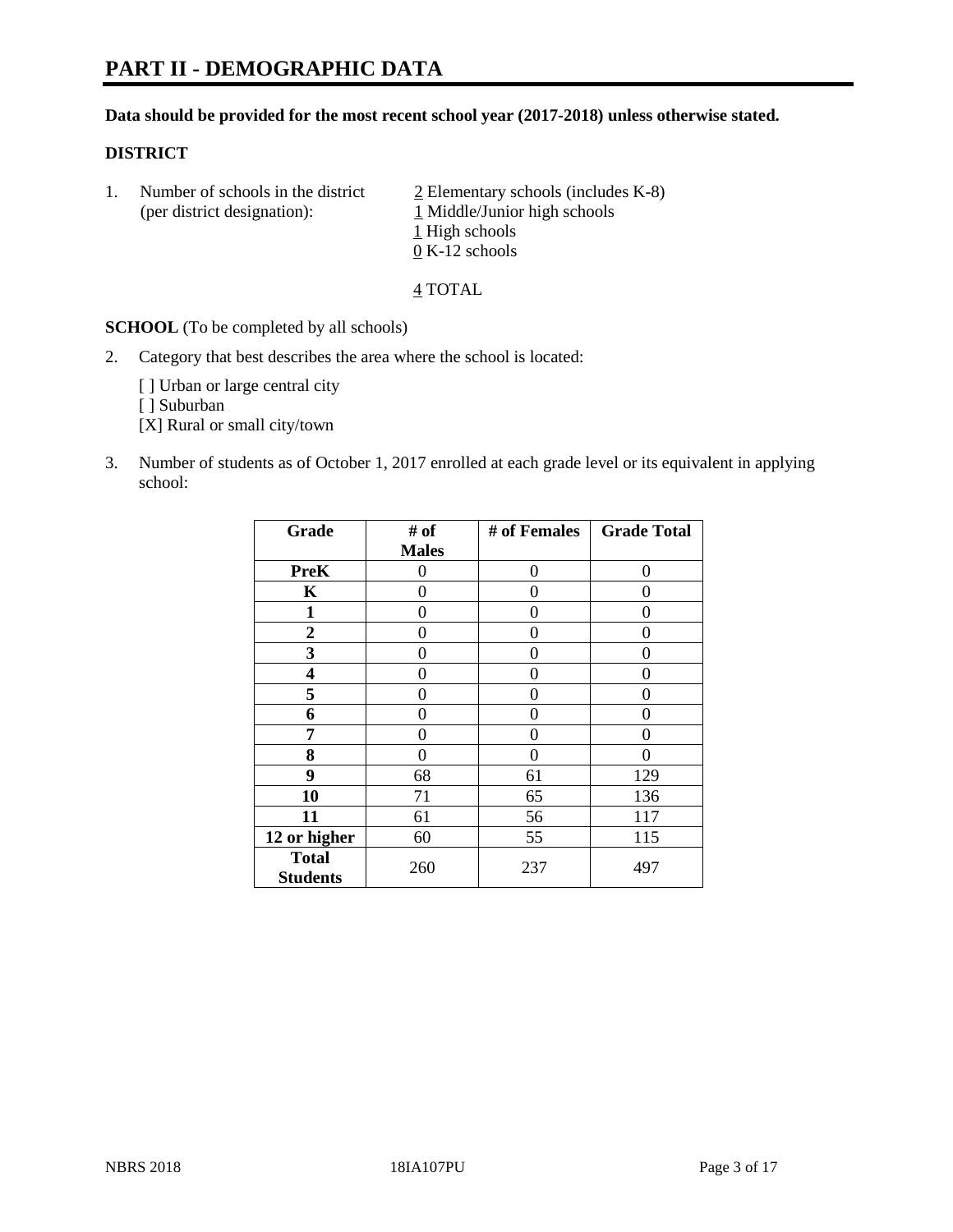4. Racial/ethnic composition of  $1\%$  American Indian or Alaska Native the school: 2 % Asian

 % Black or African American % Hispanic or Latino % Native Hawaiian or Other Pacific Islander 88 % White % Two or more races **100 % Total**

(Only these seven standard categories should be used to report the racial/ethnic composition of your school. The Final Guidance on Maintaining, Collecting, and Reporting Racial and Ethnic Data to the U.S. Department of Education published in the October 19, 2007 *Federal Register* provides definitions for each of the seven categories.)

5. Student turnover, or mobility rate, during the 2016 – 2017 school year: 4%

If the mobility rate is above 15%, please explain.

This rate should be calculated using the grid below. The answer to (6) is the mobility rate.

| <b>Steps For Determining Mobility Rate</b>         | Answer |
|----------------------------------------------------|--------|
| (1) Number of students who transferred to          |        |
| the school after October 1, 2016 until the         | 5      |
| end of the 2016-2017 school year                   |        |
| (2) Number of students who transferred             |        |
| <i>from</i> the school after October 1, 2016 until | 13     |
| the end of the 2016-2017 school year               |        |
| (3) Total of all transferred students [sum of      | 18     |
| rows $(1)$ and $(2)$ ]                             |        |
| (4) Total number of students in the school as      |        |
| of October 1, 2016                                 | 484    |
| $(5)$ Total transferred students in row $(3)$      |        |
| divided by total students in row (4)               | 0.04   |
| $(6)$ Amount in row $(5)$ multiplied by 100        |        |

6. English Language Learners (ELL) in the school:  $3\%$ 

17 Total number ELL

Specify each non-English language represented in the school (separate languages by commas): Belarusian, Lao, Spanish, Urda

7. Students eligible for free/reduced-priced meals: 24 % Total number students who qualify: 119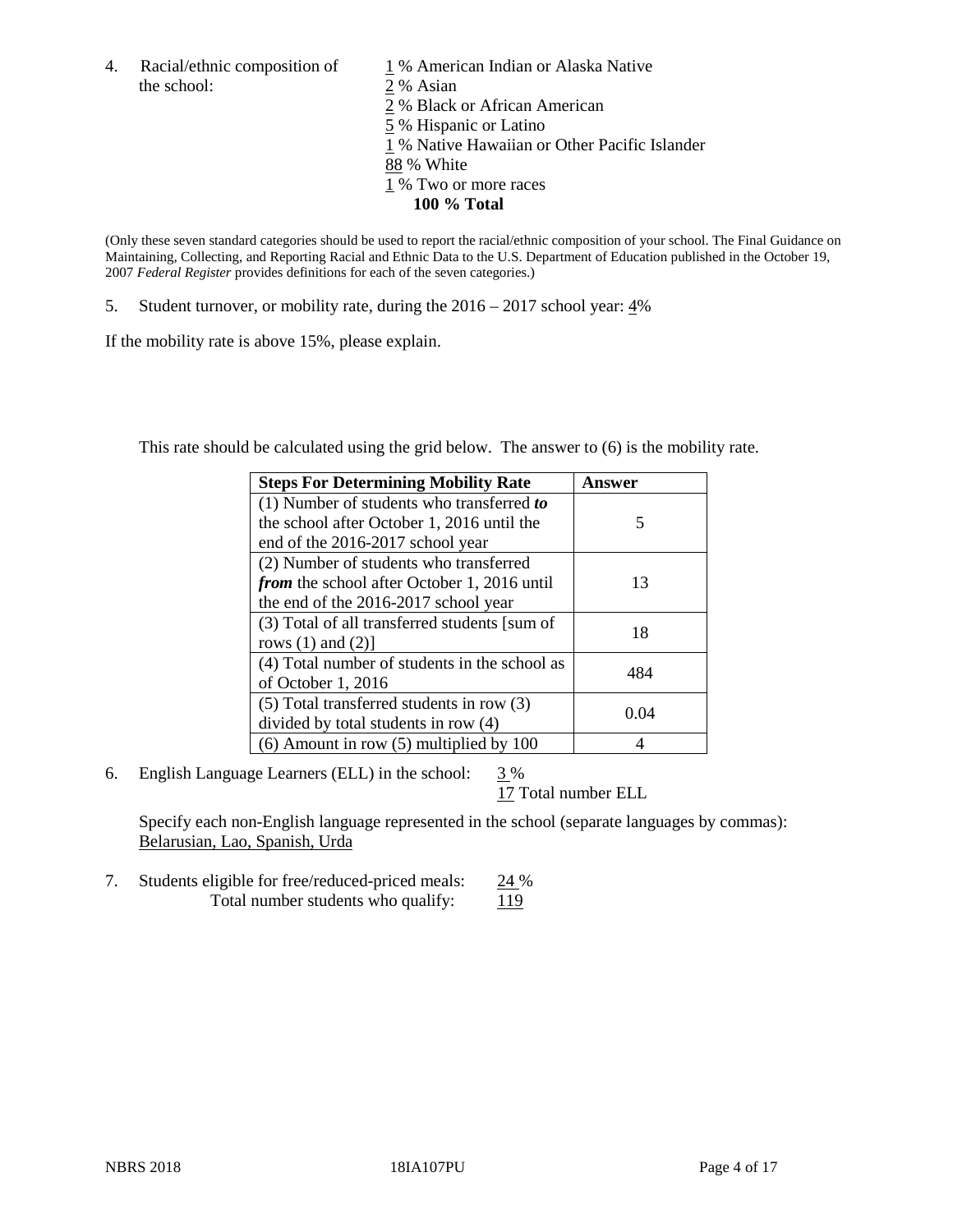56 Total number of students served

Indicate below the number of students with disabilities according to conditions designated in the Individuals with Disabilities Education Act. Do not add additional conditions. It is possible that students may be classified in more than one condition.

| 4 Autism                  | 0 Multiple Disabilities                 |
|---------------------------|-----------------------------------------|
| 0 Deafness                | 0 Orthopedic Impairment                 |
| 0 Deaf-Blindness          | 0 Other Health Impaired                 |
| 0 Developmentally Delayed | 49 Specific Learning Disability         |
| 0 Emotional Disturbance   | 1 Speech or Language Impairment         |
| 2 Hearing Impairment      | 0 Traumatic Brain Injury                |
| 0 Intellectual Disability | 0 Visual Impairment Including Blindness |

- 9. Number of years the principal has been in her/his position at this school:  $9$
- 10. Use Full-Time Equivalents (FTEs), rounded to nearest whole numeral, to indicate the number of school staff in each of the categories below:

|                                                                                                                                                                                                                                | <b>Number of Staff</b>      |
|--------------------------------------------------------------------------------------------------------------------------------------------------------------------------------------------------------------------------------|-----------------------------|
| Administrators                                                                                                                                                                                                                 | $\mathcal{D}_{\mathcal{L}}$ |
| Classroom teachers including those<br>teaching high school specialty<br>subjects, e.g., third grade teacher,<br>history teacher, algebra teacher.                                                                              | 19                          |
| Resource teachers/specialists/coaches<br>e.g., reading specialist, science coach,<br>special education teacher, technology<br>specialist, art teacher, etc.                                                                    | 8                           |
| Paraprofessionals under the<br>supervision of a professional<br>supporting single, group, or classroom<br>students.                                                                                                            | 5                           |
| Student support personnel<br>e.g., guidance counselors, behavior<br>interventionists, mental/physical<br>health service providers,<br>psychologists, family engagement<br>liaisons, career/college attainment<br>coaches, etc. | 3                           |

11. Average student-classroom teacher ratio, that is, the number of students in the school divided by the FTE of classroom teachers, e.g., 22:1 25:1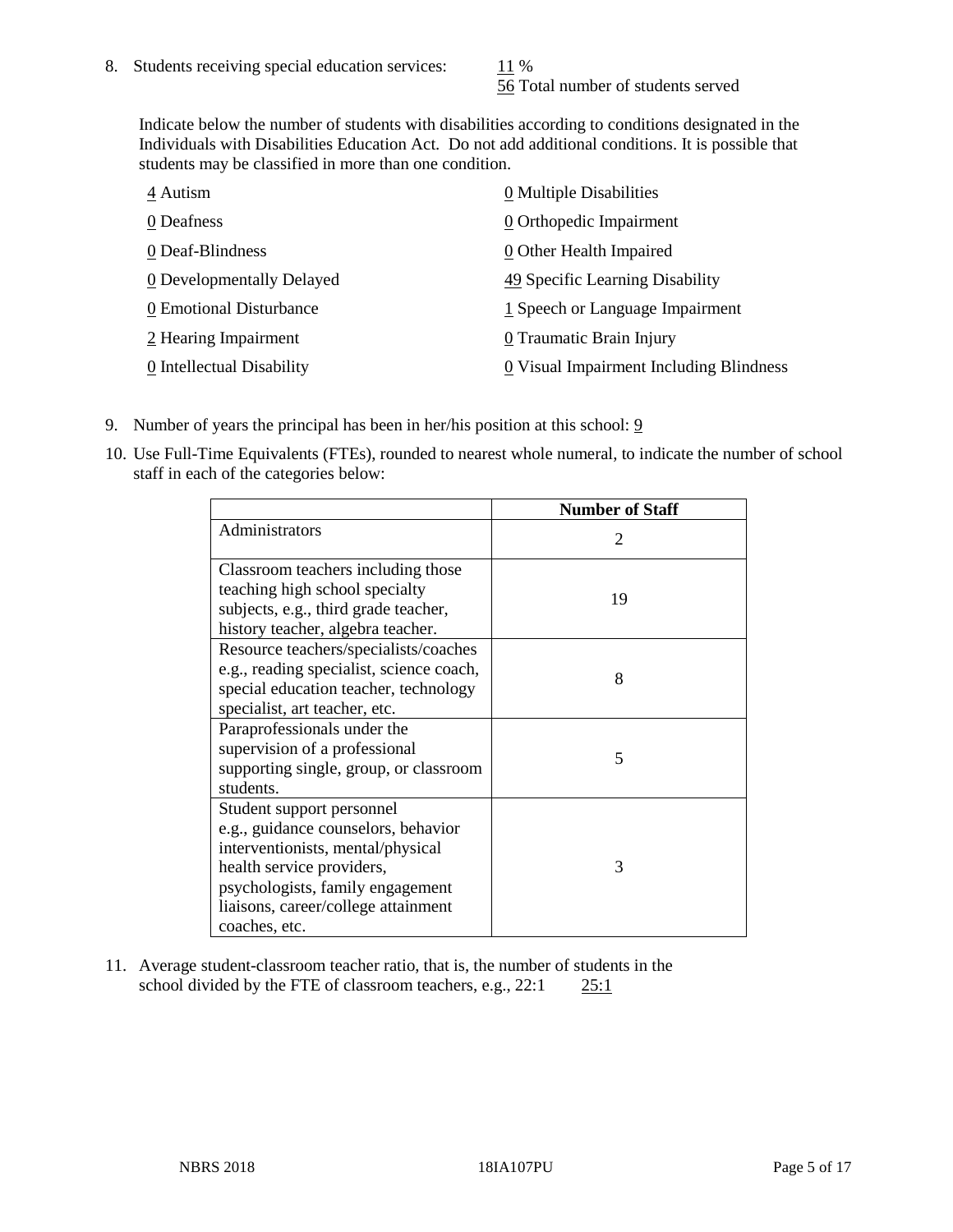12. Show daily student attendance rates. Only high schools need to supply yearly graduation rates.

| <b>Required Information</b> | 2016-2017 | $2015 - 2016$ | $2014 - 2015$ | 2013-2014 | 2012-2013 |
|-----------------------------|-----------|---------------|---------------|-----------|-----------|
| Daily student attendance    | 96%       | 95%           | 96%           | 96%       | 95%       |
| High school graduation rate | 98%       | 95%           | 97%           | 96%       | 98%       |

#### 13. **For high schools only, that is, schools ending in grade 12 or higher.**

Show percentages to indicate the post-secondary status of students who graduated in Spring 2017.

| <b>Post-Secondary Status</b>                  |     |
|-----------------------------------------------|-----|
| Graduating class size                         | 114 |
| Enrolled in a 4-year college or university    | 61% |
| Enrolled in a community college               | 25% |
| Enrolled in career/technical training program | 1%  |
| Found employment                              | 6%  |
| Joined the military or other public service   | 3%  |
| Other                                         |     |

14. Indicate whether your school has previously received a National Blue Ribbon Schools award. Yes No X

If yes, select the year in which your school received the award.

15. In a couple of sentences, provide the school's mission or vision statement.

To challenge all students to reach their highest learning potential through a diverse curriculum, differentiated instruction, and authentic assessments. We will foster a strong work ethic, academic integrity, and a plan to become productive members in a global community.

16. **For public schools only**, if the school is a magnet, charter, or choice school, explain how students are chosen to attend.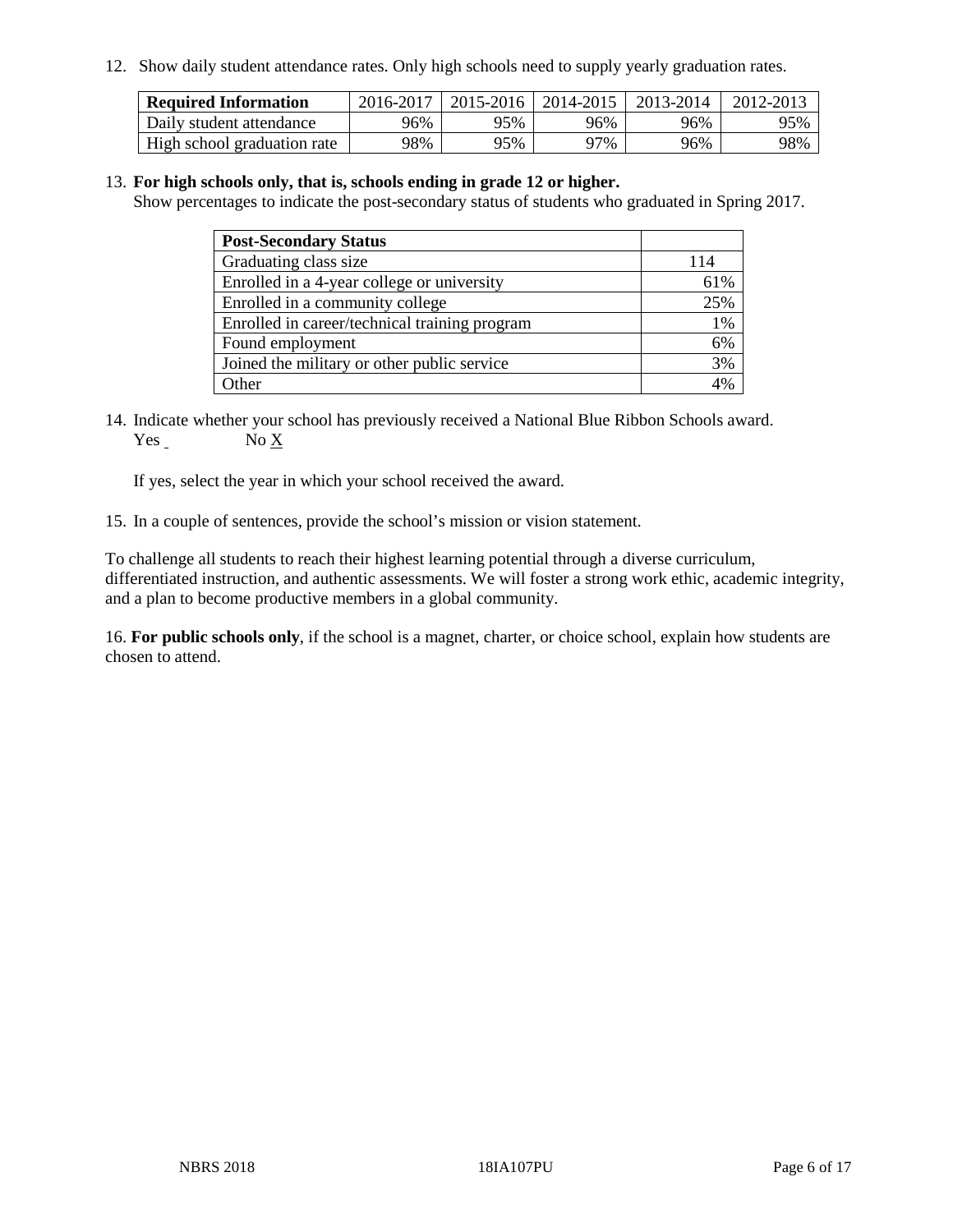# **PART III – SUMMARY**

Sergeant Bluff-Luton High School (SB-L HS) is located in a thriving and growing suburban community adjacent to a large urban community. The community of Sergeant Bluff is a semi-diverse population both ethnically and socioeconomically, comprised of families with a strong focus towards education and high expectations of academic success. This expectation of success helps to create a sense of urgency and pride within our school to succeed and continue to pursue a tradition of excellence. As our district grows and becomes more diverse in our population, the expectations within the building help foster a strong passion for achievement for all backgrounds regardless of ethnic or socioeconomic status. Our relationship-building programs and invested teachers also add to that sense of community. We truly believe in and strive to always improve upon our Warrior P.O.W.E.R. (Positive-Ownership-Well Prepared-Engaged-Respectful).

SB-L HS values its tradition and history of achieving both academically as well as in the many extra/cocurricular activities it provides. This tradition focuses around our building mission statement and goals, which were created by our staff and are periodically reviewed and revised for continued growth.

Our mission: To challenge all students to reach their highest learning potential through a diverse curriculum, differentiated instruction, and authentic assessments. We strive to foster a strong work ethic, academic integrity, and a plan to become productive members in a global community.

We value that mission and challenge all our teachers and students to grow in every aspect of it in both the classroom and extra/co-curricular activities. We continually work to find avenues to reach students where they are and grow them from there with a keen focus on both 1) school climate/culture and relationshipbuilding, 2) rigor and relevance of concepts, disciplinary processes, life skills, and content.

A common theme at SB-L HS is that all students are held accountable for their learning with an expectation of achievement. This focus partially stems from a strong building leadership team (BLT) leading professional development moving us forward toward our mission as well as fostering learning that assures student achievement. The Teacher Leader Compensation (TLC) program has provided us the opportunity to even better utilize our teacher leaders in roles as instructional coach, initiative leaders, and mentors. Our BLT uses anecdotal, observed, and statistical data from several sources to choose our direction. Currently, we are focused on students' conceptual understanding, literacy across all classes, collaborative learning, mentoring and executive functions interventions, and school climate/expectations to reach our goals.

Within our collaborative communities of professionals (PLC's) where we work to improve our pedagogy, it is our belief that successfully implementing and embedding the Authentic Intellectual Work Framework (AIW) into our teaching and learning over the last seven years has had a broad positive impact on student achievement. The focus on Conceptual Understanding, Higher Order Thinking and Substantive Conversations changes the teachers' approaches to planning/instruction and changes the students' perspective to "learning means something beyond memorization or repeating a procedure."

The use of many different instructional strategies such as differentiated instruction, quality questioning, literacy strategies, 1:1 technology tools, and inquiry-based learning strategies makes our PLC work invaluable in the success of our students. A long-standing practice in our building is also the use of a modified block schedule. Because it has been in practice for so long, the faculty has honed the ability to use the longer block very effectively for student learning. The more recent implementation of Positive Behavioral Interventions and Supports (PBIS) now helps us reinforce positive achievement and provide a tiered approach to meeting more needs of students both academically and behaviorally.

Another key is that our teachers develop positive relationships with students, which creates a culture where feeling included and being successful is an inherent expectation for everyone. Many of our clubs/activities were initiated by and are run by teacher volunteers and most of our teachers attend extracurricular events to support students. At school, teachers are assigned an advisory made up of 4-5 students from each grade level with whom they work or converse weekly throughout the student's high school career. Within the advisory, teachers (advisors) have the opportunity to help students develop both academic and post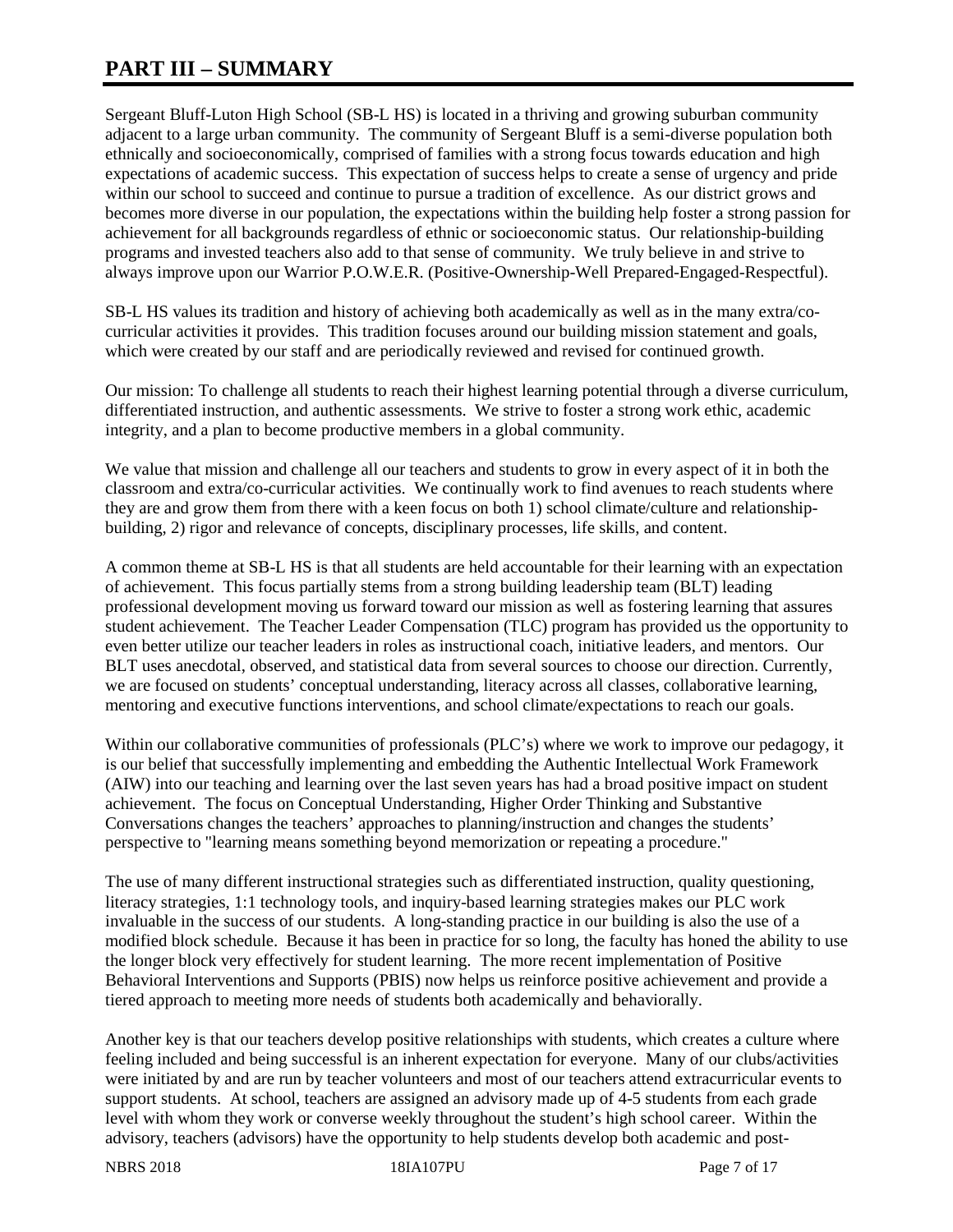secondary goals, to share our Iowa Assessment goals and to test and team up for academic challenges (build, cook, write, solve, or create) in different content areas. We have found that all these things help to create a culture that supports academic goals as well as fun, teamwork, and relationship-building. Our advisories provide a "homebase" and one more adult advocate for every student.

Building those positive relationships with students and holding them accountable for their learning is a key to success. To accomplish this, our staff must feel ownership, gain focus through our mission and building goals, and take action steps to make it happen. Creating a culture with high expectations and working together with a common focus helps us better promote a very positive experience for both our students and staff and fosters that academic achievement we all desire. It comes down to never seeing our status quo as good enough.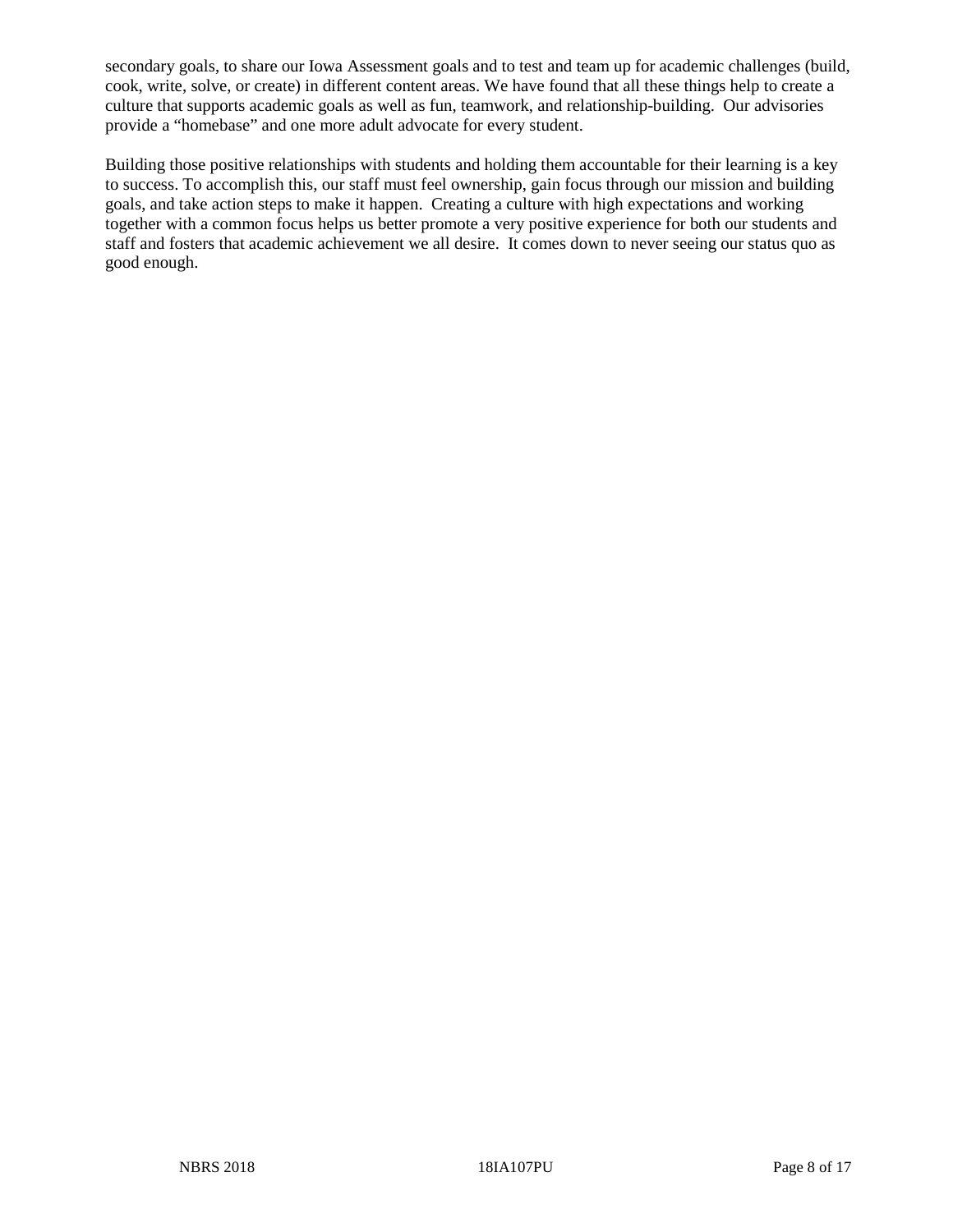# **1. Core Curriculum:**

The core curriculum offered at Sergeant Bluff-Luton High School aligns directly to the common core standards and is focused on the bases of inquiry based learning. Within each of the core areas, the sequence of classes offered is designed to allow students the ability to focus their learning towards their interests in preparation of either post-secondary or career ready opportunities. Sequencing of these classes allows students the opportunity to take advantage of advanced placement, along with both online and college classes taught by teachers within the high school. This means many opportunities for students to advance their learning and preparation of post-secondary education.

English Language Arts offers eight year-long courses for students to meet the 4-year ELA requirement to graduate. The courses range from Reading Proficiency focus to a technical career focus to college course literature and writing. During Professional Working Community (PWC) time, we created unit concept maps, which center around a primary concept and the supporting essential questions and Iowa Core standards for that unit. These also identify the higher-order thinking, demonstrations of learning, and texts to be included. We are in the process of developing these maps to focus on uses of Authentic Intellectual Work (AIW) standards as well. Our block periods in English language arts encompass at least 3-4 of the language arts strands (especially vocabulary, grammar, literature, writing or speaking) with specific focus and intent given to each and then woven together for conceptual understanding. To achieve conceptual understanding and reach multiple learning styles, we blend a variety of text clusters (fiction, nonfiction, poetry, drama) from a variety of sources. We incorporate literacy terminology when communicating with students to bridge the vocabulary gap. To maintain positive classroom environment and student engagement/achievement, we use the APL instructional strategies and coordinate as a team on rubrics, policy, and weighting of assessments.

Students are required to take 3 years of mathematics. We align our curriculum with state standards and let that guide our instruction in the math department. Our classes are designed to scaffold throughout their high school careers. We use consistent teaching approaches to structure classroom design that allows for expectations to be similar throughout the department. Reliance on AIW data and suggestions drives our increased higher order thinking questions and discussions in the classroom. We use technology to explore and design some inquiry-based lessons and with our online textbook. Guided practice is both cooperative and individual. Every new teacher in our building receives APL classroom management strategies training, and we use it in our department to draw focus, formatively assess, and engage learners.

Students are required to take 3 years of science. We have aligned our curriculum with the Next Generation Science Standards and allow that to guide our science instruction. Our primary AIW focus in science has been on substantive conversation within our classroom to increase student achievement during all instruction because it lends itself to the inquiry inherent to thinking like a scientist. Our incorporation of inquiry-based learning allows students to engage in material and to help them use higher order thinking to explore science. This leads them to develop their conceptual understanding. We meet collaboratively during PWC's and PLC's to develop appropriate curriculum to meet the Next Generation Science Standards and Authentic Intellectual Work. The science department offers a variety of required and elective courses to meet students' needs and interests, including Advanced Placement. This provides multiple pathways of coursework depending on students' career goals. With use of Authentic Intellectual Work, the department strives to improve tasks and instruction to help better our student performance.

The Social studies department includes more than the state minimum of Social Studies courses with 3.5 years required coursework. We as a department are in progress with the implementation of new Social Studies Standards that are to be in place state-wide by 2020. We use PWC time to align our department courses with scope and sequence under the new standards. We also use primary and secondary resources in all courses. It is important to us that we align the curriculum with the use of current event resources (online videos, newspaper articles, magazine articles, etc.) Social studies lessons go through the peer and self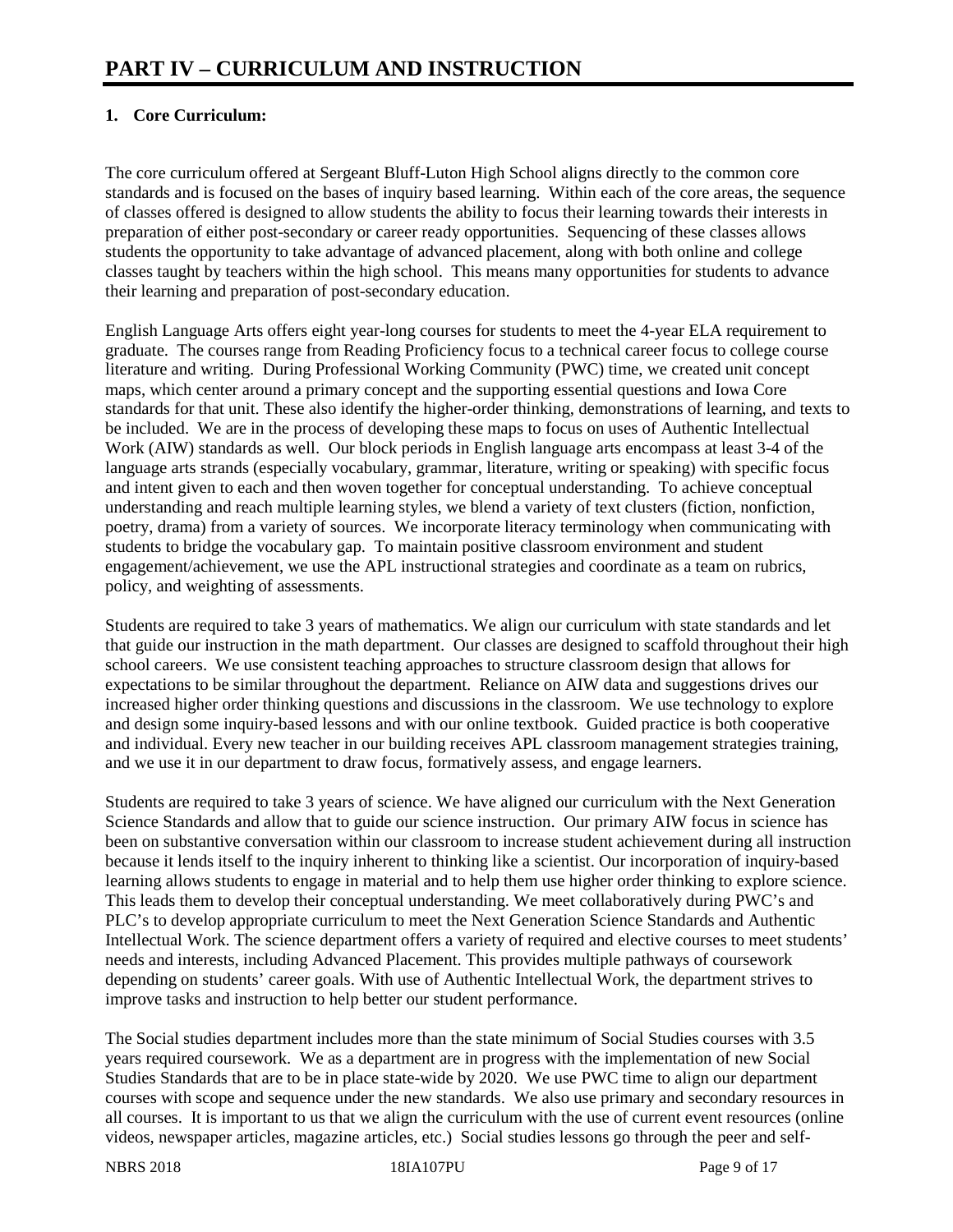evaluation process within our AIW multi-content groups for Task, Student Performance, and Instruction to improve student achievement through those areas.

We believe that including more engagement and learning skills of College-Career Readiness (CCR) through Kagan cooperative learning strategies within our curriculum has helped support CCR of all students. In senior social studies, units include financial aspects that come with college and adult life and advocacy and with perspectives in debates. ELA classes apply the skills of advocacy and understanding perspectives through panel discussions and Socratic Circles and skills of organization, responsibility, feedback, and communication through particular focus on research writing and long-term authentic projects. Science and math have placed more emphasis on the inquiry-based learning and the problem-solving and persistence involved. Career and Technical Education (CTE) programs such as Project Lead the Way (engineering/design), ProStart (restaurant management and culinary arts), and Money Management (financial literacy) address career specific skills areas as well as broader skills in CCR. Advanced Placement course such as AP Chemistry and AP US History, our in-house College courses in ELA, and our online offering in conjunction with our local colleges also build the College and Career Readiness of our students.

Guidance counselors and advisors use the core classes and advisory to incorporate CCR knowledge and skills. They address goal setting, employability, selecting a college, applying for scholarship, military options, applying for financial aid in classes. Students also learn to understand themselves through their online interests, values, learning, and career survey. Students make a 4-year plan and post-secondary plan. In advisory, our guidance department has incorporated College Application Day, College Alumni presentation day, five CCR key discussions, and a College-Career Decision Day to build awareness and smooth transitions to college or career.

#### **2. Other Curriculum Areas:**

Visual arts coursework is one of our options to meet elective requirements to graduate and may be taken at any time in a student's high school career although some have prerequisites because they range from introductory to advanced. Our visual arts coursework is formatted to develop many essential skills such as time management, creativity, problem-solving, appreciation for the artistic process, understanding of artistic concepts and fine art and awareness of art used in the real world (graphics, web design, advertisement, etc.)

Performing arts coursework is another option to meet electives requirements to graduate and may be taken in any year of high school. Band and Mixed Choir are offered every day as opposed to A/B block in order to get more frequent practice in this performance-based course. Band and choir course, along with lesson times, serve as a launch pads for other elective activities such as show choir, jazz band, smaller ensembles, and individual and large group contests. Guitar class and keyboarding courses replaced traditional introduction to Music Appreciation and have created a unique way to infuse the art appreciation curriculum for students to experience. However, Music Theory I & II is still offered for those students who might consider a music major or musical career. These courses all develop differing levels of skills: Time management, Cooperative learning, Discipline, Confidence, Personal Responsibility, Respect, Pride, Patience, Musicianship, Team-building and Fine Arts awareness

Physical education (one semester per year) and health (1) are requirements to graduate and may be taken any time during 9-12. Nutrition is incorporated in both the required health course and in the Family Consumer Science (FCS) elective courses. All general aspects of healthy living such as coping techniques for mental stressors and anxiety as well as CPR certification are included in health and PE. General PE courses expose students a wide variety of life-long skills and weightlifting courses focus on proper and safe technique and methods for strength-building. With the use of a variety of competitive games and sports, students grow in teamwork, enjoyment, skill, and interest. FCS courses at SB-L HS are centered around foods, cooking, nutrition, and management as consumer or a professional. FCS courses incorporate communication skills, teamwork, and problem-solving skills.

ProStart is the multi-level culinary arts program that drives our FCS. All courses are elective options with prerequisites built in and can be taken at any point during a student's four years in high school. Students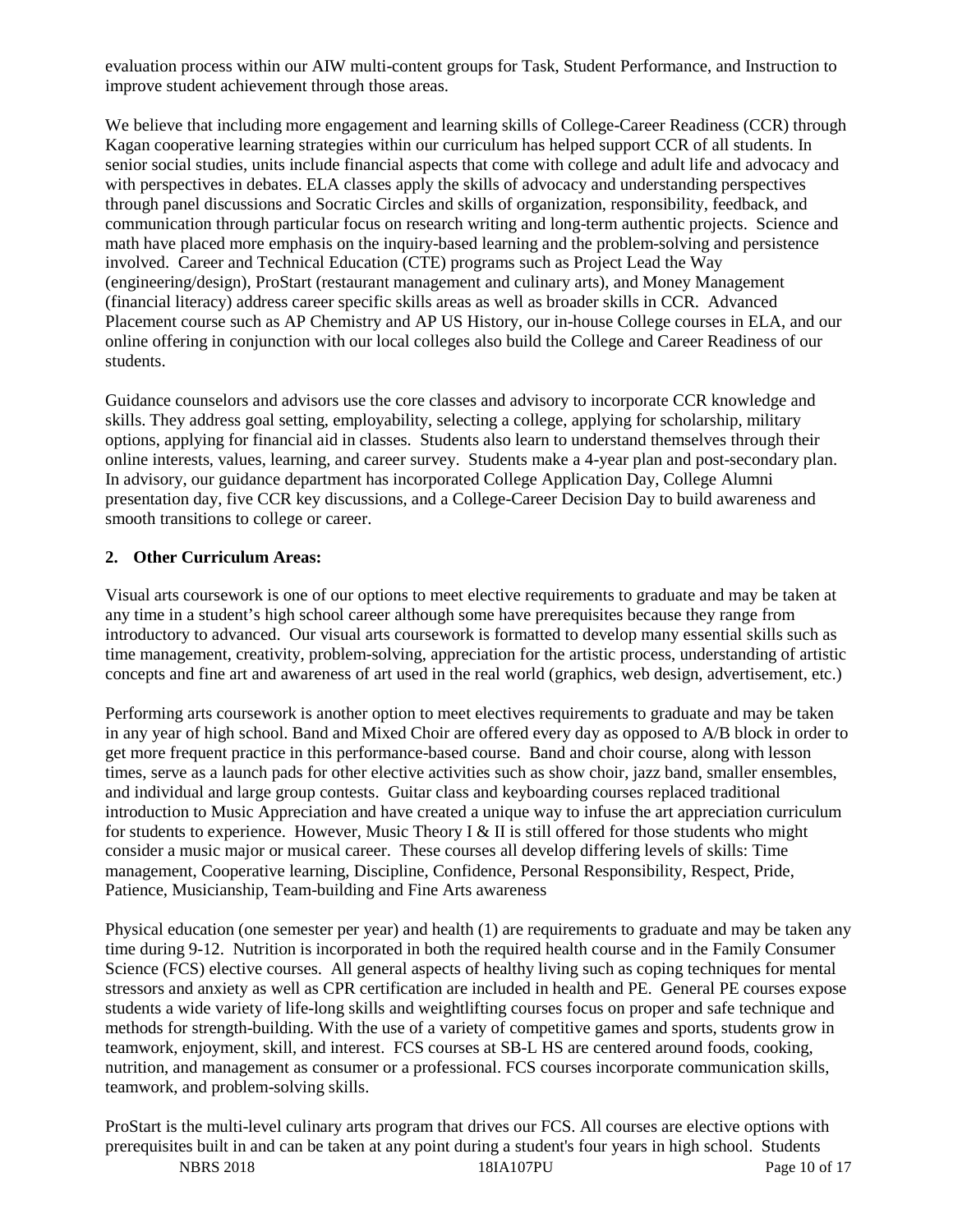complete coursework in nutrition, kitchen essentials, culinary arts, safety and sanitation, communication, teamwork, nutrition, restaurant management, purchasing, and inventory and cost management. Students also learn critical life skills that apply in all jobs, including teamwork, problem-solving, customer service, public speaking, interviewing and accountability. Culinary arts and hospitality management colleges in the nation have articulation agreements with ProStart, which allow students to earn credit toward introductory college courses and to have mentors from the culinary field. ProStart also involves opportunities to compete in restaurant management and culinary arts. This past year, the SB-L HS's ProStart team won the State competition and competed at National level in Restaurant Management.

Foreign language, which is Spanish I-IV at this time, is open to all students 9-12 regardless of academic standing as there are no prerequisites. It is considered an elective class that is not required to graduate from SB-L HS. However, all students can benefit from foreign language instruction. Everyone has the opportunity to acquire language proficiency to the best of his/her individual abilities. Each student is required to work with self-discipline. Many colleges and universities require foreign language instruction as admission or exit requirement. With this in mind, students who elect to take foreign language should be ready to take on the challenge of a rigorous class in which learning skills are required.

Project Lead the Way (PLTW) is open to any student and is considered an elective credit. It is a powerful STEM/Engineering program that SB-L has offered its students for nearly a decade. Students can take a series of one-year courses throughout high school that helps them be better prepared to enter into an Engineering/Design major/field. PLTW classes are project-based and demand a lot of energy and focus from students, as there is always work to be done each day. They are nationally certified classes that give students dual-credit as long as they perform well on their national end-of-course assessment. The students see and understand all the different aspects of engineering, the design process, and programming used to invent, create, and innovate. Students have designed and build a number of items used in our school every day.

Computer Literacy is an elective class required for all students to graduate. Besides the introduction to Microsoft applications and tools, computer literacy develops many life skills needed within the 21st-Century workforce such as digital literacy, creativity, problem solving and team building strategies. A current focus within the technology curriculum is offering a coding program of study which we believe will allow for more opportunities for technology access for all students.

Money Management is a one-semester financial literacy course required to graduate. This course was recently recognized by Next Generation Personal Finance (NGPF) as a Gold Standard School recipient. Money Management informs students in grades 11-12 of the wide range of topics that deal with finances in business and personal use. Topics include financial institutions & banking services, credit in our economy, saving & investing, risk management, and personal financial management. Year-long Accounting (10-12) is a beneficial to both the college-bound and work-bound student because it introduces students to "the language of business" as well as learning lifelong skills relevant to all careers and personal use. Advanced Accounting/Marketing & Finance is a one-year course (prerequisite: accounting), which targets students interested in careers of accounting or business. Students apply the principles of accounting to managing and record-keeping the SBL HS school store. Students get "hands on" experience in running a business. Introduction to Business (one semester for 9-10) covers a wide range of topics that are a part of our economy, government and business world. Units covered in the course consist of our economic system, business types in our economy, career exploration and values and goals, consumerism, labor and government.

#### **3. Instructional Methods, Interventions, and Assessments:**

Within all Professional Learning Communities at Sergeant Bluff-Luton High School, we encourage teachers to challenge themselves to answer four guiding questions regarding students and their work with them: What is it we expect all students to learn? How will we know when they have learned it? How will we respond when they don't learn it? How will we respond when they already know it? Working through the lens of these questions keeps the focus on students' needs and the instructional strategies necessary to meet those needs to achieve the desired instructional goals. Under the umbrella framework of Authentic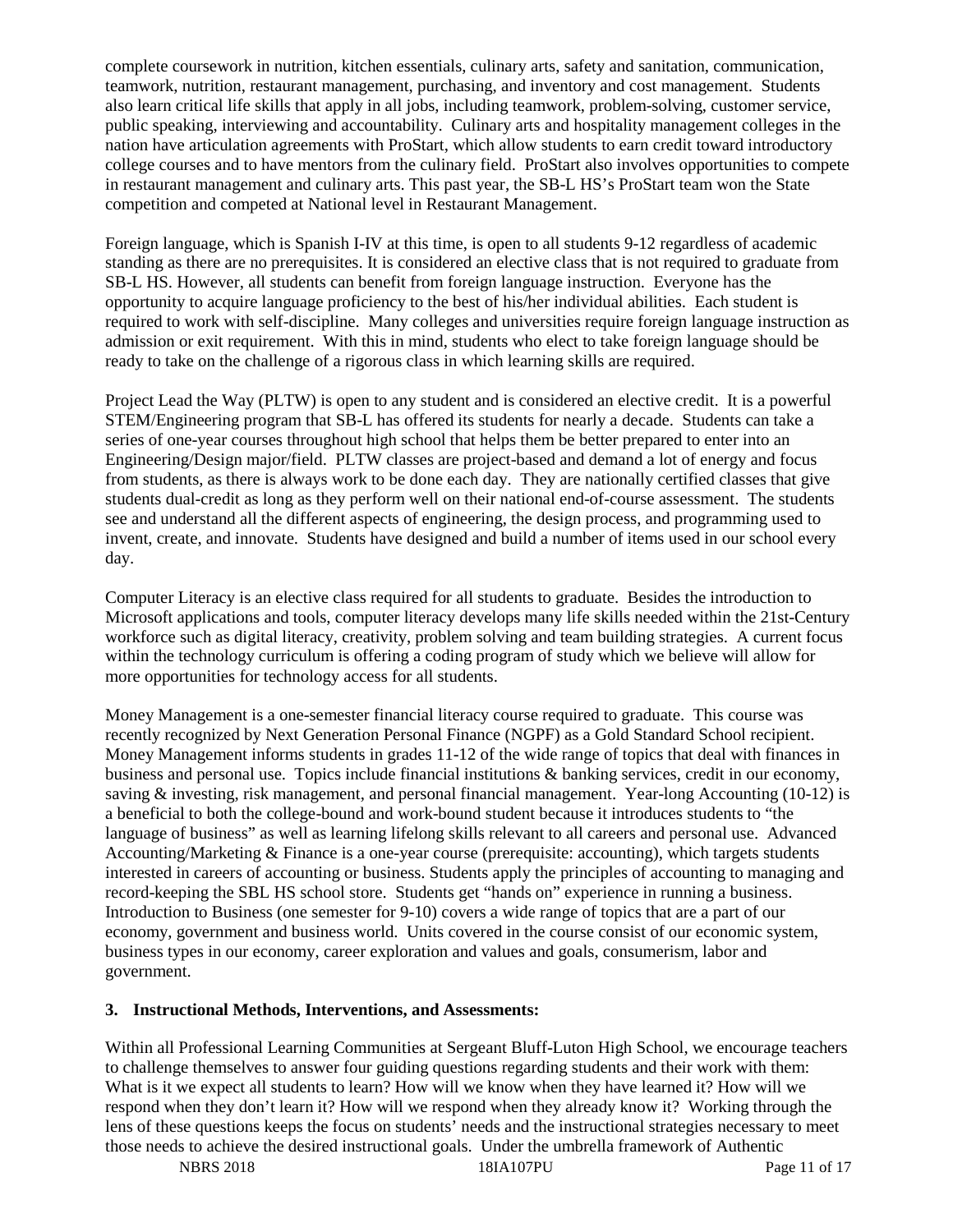Intellectual Work, we believe that the positioning of staff and the use of a broad spectrum of tools and strategies help us to increase proficiency for all students.

Although we struggle with a shortage of teachers like most schools, we try to combine and position the staff we do have in the most constructive ways possible. A special education teacher serves on every core area Professional Working Community to better incorporate that perspective and those strategies in the approach for that area. We also have pairs of special education teachers and core content teachers teaching together to meet different needs. We feel this improves the support for IEP and other students. In addition, our faculty has worked on incorporating differentiation strategies for several years, based on students' learning styles, interests, or readiness. Scaffolding complex concepts in manageable and logical chunks also promotes the success for all students.

Despite some inherent challenges, we have found that 1:1 technology helps teachers improve instruction to meet students' individual needs with resources for communication such as Google Classroom or literacy database, such as Commonlit and Newsela (text sets with lexile level alternatives, read aloud and highlighting tools, font size alternatives, questions). Online textbooks provide supplemental tools such as interactive practice, tutorials, visuals, etc. Currently, members of our staff are experimenting with Illustrative (Open) Math (real world problems/inquiry) and Defined Learning (STEM) (project-based learning experiences). We are striving to engage the minds of all students no matter if performing above and below grade level.

Beyond the digital tools and instructional strategies, however, our teachers who help students learn the strategies for processing, notetaking, organizing, studying, and communicating for themselves are our most powerful strategy. Those executive functions remain key to success as a learner and as an adult. The use of cooperative learning structures, quality higher order questioning, guided inquiry, and modeling have become staples for many teachers as ways to better engage minds in authentic learning. We sincerely believe that any success with strategies we have had is owed to an intentional combination of the culture of high expectations, growth mindset, a sense of school pride, online and digital tools, cooperative and social learning opportunities, authentic projects and performances. This combination is moving us toward our continuing goals with student achievement and growth.

Teachers use both formative and summative assessments to drive their instruction within the classroom. Formative assessment tools - like Edpuzzle, Kahoot, Quizlet, BrainPop, NoRedInk, and a variety of exit slips/assessments have given us some improved daily data on how our students are doing in order to adjust instruction. We have also learned how valuable students' ability to self-assess is in the improvement process. Many are incorporating this and the practice of relearning, revising, and re-assessing in their courses. Currently, the ACT and Iowa Assessments are our primary standardized assessment data. More explicit sorting and analysis of that information, along with data from the Iowa School Report Card, is our current assessment goal. Our teachers and administrator have started a thorough item analysis of Iowa Assessments to identify prime learning targets AND to brainstorm how every content area can contribute to this improvement effort. Our sights are set on improving our College and Career Readiness Growth, especially in reading, and on continuing to close the achievement gap.

The achievement gap is 10.7 for our FRL, IEP and ELL subgroup with a proficiency rate of 85.7% compared to all other students with a proficiency rate of 96.4% according to our 2017 Iowa School Report Card. Over the last three years, this gap has continued to close from a 31.1% proficiency gap in 2015 to a 10.7% proficiency gap in 2017. On that same report card, our school was identified this year as high performing (top 8% of high schools in Iowa) based on several factors such as proficiency, CCR, attendance, graduation rate, and staff retention.

Continually closing this gap and continuing the high performance of our students at SB-L, we believe, has a direct correlation to our building focus on: Authentic Intellectual Work framework, purposeful relationshipbuilding with students amongst our staff, incorporation of diverse strategies to fit specific needs and an unwavering expectation that all students can achieve. This strong culture translates into students who want the same high achievement and are accomplishing it. We are excited to continue our efforts.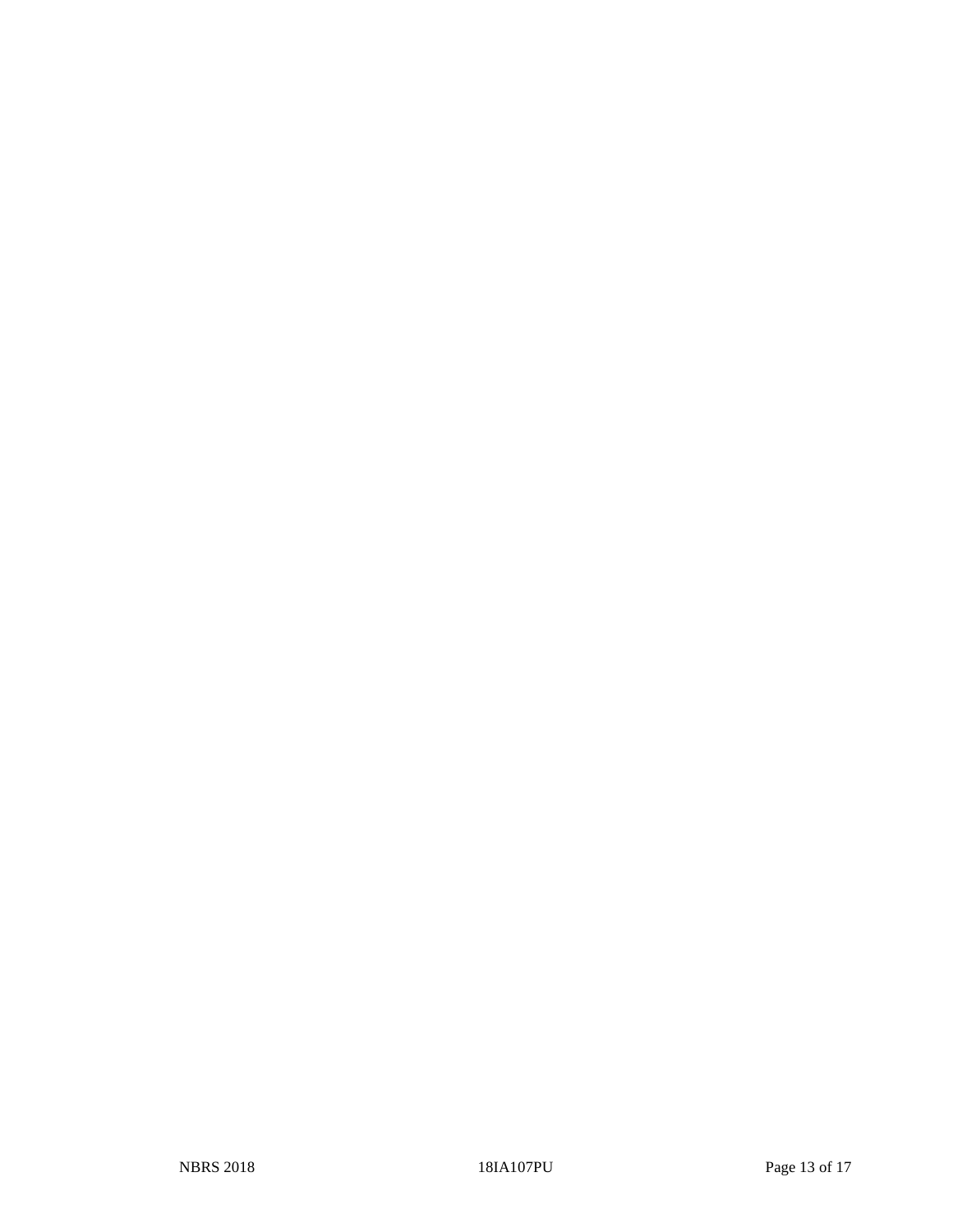# **1. School Climate/Culture:**

At Sergeant Bluff-Luton High School, we take great pride in creating an environment that encourages students to grow academically, socially and emotionally. Our faculty's Value Statements focus on being Accountable, Flexible and Team-Oriented, which helps translate into a positive and supportive working environment. We believe that teachers feel valued because they have ownership in creating our values, our mission, and our goals. Building teacher leaders play an intricate role in planning and leading professional development. Teachers feel autonomy because they have choices within our professional development, and we ask teachers (beyond the lead team) to lead sessions in professional development in their areas of expertise.

This feeling of value translates into the climate where our support staff, teachers, and administrators are present in the halls (lined with student work), greet students by name, voluntarily sponsor clubs, help students before and after school, and attend many of their extra-curricular events. The staff members are very invested in our students and have had a direct and positive impact on the students with whom they work on a daily basis.

Working toward these high expectations has been accomplished through many strategies and programs. For many years, the high school has been involved with a Renaissance Program designed to hold students to high expectations for academics, behavior, and attendance and positively reward those who meet and exceed those expectations. Our newer program Positive Behavioral Initiatives and Supports (PBIS) provides a tiered approach to meeting and exceeding behavioral and academic expectations. Within the PBIS program, SBL HS believes strongly in our Warrior P.O.W.E.R (Positive, Ownership, Well-Prepared, Engaged, Respect) statement. Warrior POWER can be seen in all areas of the high school whether it be in the classroom, gym, field, court, lunchroom or parking lot with a focus on motivating students to achieve at a high standard of both academic and behavioral achievement. We believe these programs have had positive impacts in motivating and engaging students to be the best they can be.

Advisory teachers and the school-wide advisory period has also been important in motivating and encouraging students to achieve academically and grow both emotionally and socially. The focus within the advisory is to help students create an academic plan for now and a college/career plan for the future; this fosters conversation and building positive relationships with students. Our academic and athletic advisory challenges set up students to work together in teams, communicating and participating socially and effectively for a common goal. The work our advisory teachers do in combination with the counseling department's focus on College and Career Readiness and hands-on support in planning futures. It is ongoing work, but all of these programs and individuals contribute to a culture where people know and invest in kids and create a climate of high standards and support as much as possible.

## **2. Engaging Families and Community:**

Sergeant Bluff-Luton High School (SB-L) works closely with our families and community members with a focus on student success and improvement. The support that our community and parents provide to our high school is invaluable and appreciated. Our open-door philosophy to parents and community members lends the opportunity for staff to form strong working relationships with both parents and community business leaders focused on the success of all students at SB-L.

We believe that creating an environment in our school where both parents and community members want to be involved is extremely important to the success of our students' achievement. Several parents of students from the high school represent and participate in our District Advisory Committee. They volunteer their time to advocate for needs the high school may have or concerns to address.

We have also successfully reached out to our community business leaders by creating several Career and Technical Education advisory boards to advise the many Career and Technical Education programs we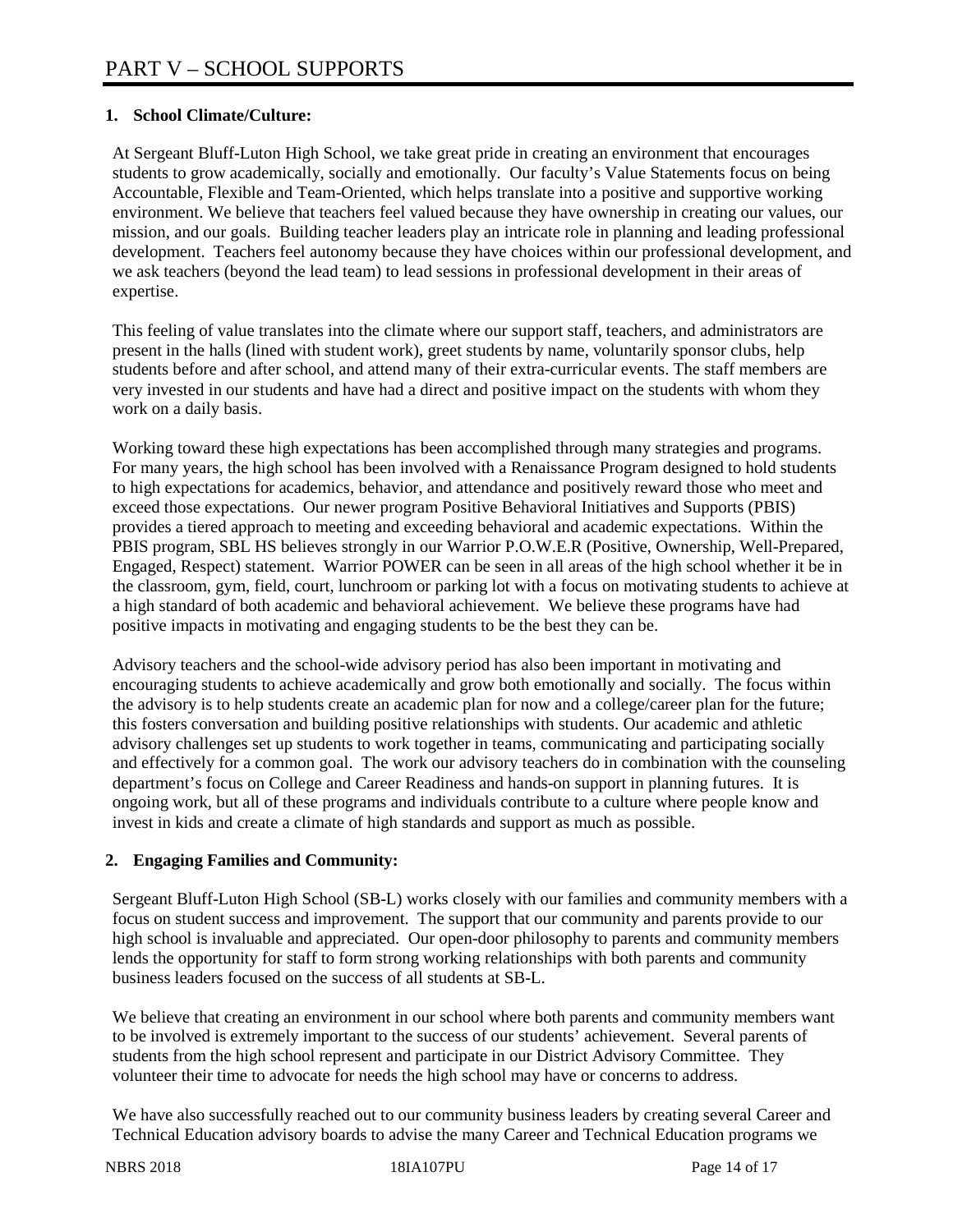offer at SB-L regarding curricular programming that best meets the needs of the business sector within our community. These positive working relationships with business leaders have led to great opportunities for students at SB-L, such as job shadows, work experience opportunities and internships. With the implementation of our TAP (Transitional Alliance Program), we have strengthened our ability to work collaboratively with parents and business leaders. Because we believe that community involvement and building relationships are extremely important, we are currently pursuing a school-based mentoring program that will use adult mentors from our community called Mentoring Teammates. This mentoring program will allow another avenue for our community to be impactful in the success of students at SB-L High School in the near future.

Communicating effectively with parents regarding their students' academic achievements and/or challenges is also important in supporting student achievement. Our scheduled academic conferences with all parents are actually led by the students themselves so that they can take charge of opening the discussion between parent, student, and advisor. Although a telephone conversation or these face-to-face meetings are the most effective, technology has also allowed us to communicate at any time about a child's progress. Parents have access to their students' information through a parent portal within Infinite Campus, our student information system, which allows them to see grades, attendance and behavioral incidents on a daily basis. Many of our teachers have course websites or Google Classrooms where parents are invited to explore and follow the assignments, results, and resources for each course. Our guidance department and many of our activities also use social media to be keep parents and community in the loop. Last, Sergeant Bluff is very fortunate to have a very active community newspaper that does a fantastic job reporting on the many accomplishments and celebrations of Sergeant Bluff-Luton High School and its students.

## **3. Professional Development:**

The professional development provided for our teachers at Sergeant Bluff-Luton High School is a contributor to academic achievement for all students. SB-L High School's professional development focus comes from our Building Leadership Team (BLT) and an open-minded administrative leader who together lead professional development that we hope is impactful in moving us forward toward our mission as well as fostering learning that assures student achievement. We try to use anecdotal, observed, and statistical data, such as Classroom Implementation Progress walk-through's (AIW), teacher needs surveys, Iowa Assessment analysis, and Iowa Core Standards to choose our direction. Currently, our initiatives and professional development are centered on developing conceptual understanding, building literacy across all content areas, using collaborative learning, adding mentoring and executive functions interventions, growing our school climate/expectations, and increasing College and Career Readiness.

One of the most effective professional development initiatives at SB-L High School that continues to positively impact student achievement and school improvement and aligns directly to our high academic standards is the full implementation of the Authentic Intellectual Work (AIW) Framework. Our crosscurricular professional learning communities (PLC) work within the AIW framework focused on the pedagogy of teaching through structured and collaborative scoring of tasks teachers use with students, completed student work, and the observation of teachers actually teaching. The AIW Framework has served as the backbone for most of our professional development activities at SB-L High School for several years, whether it be a focus on questioning strategies, cooperative learning strategies, literacy strategies, technology strategies, etc. Our Area Education Agencies also support this framework and offer continued training related to improving in the AIW standards.

The AIW sessions are incorporated alternately on weekly early-out Wednesdays with departmental professional working communities (PWC) where teachers take their department work on new standards, strategies, and AIW to the application level. PWC's develop their own goals and plans within the building goals. Along with our weekly sessions, we use full days of professional development throughout the year for work on the above bulleted areas, we use our instructional coach for individual and staff development, and we encourage participation in outside training opportunities often throughout the year.

We want our staff at Sergeant Bluff-Luton High School to have a strong and clear vision of where they want to go as an educational institution. This vision stems from our collaboratively created mission and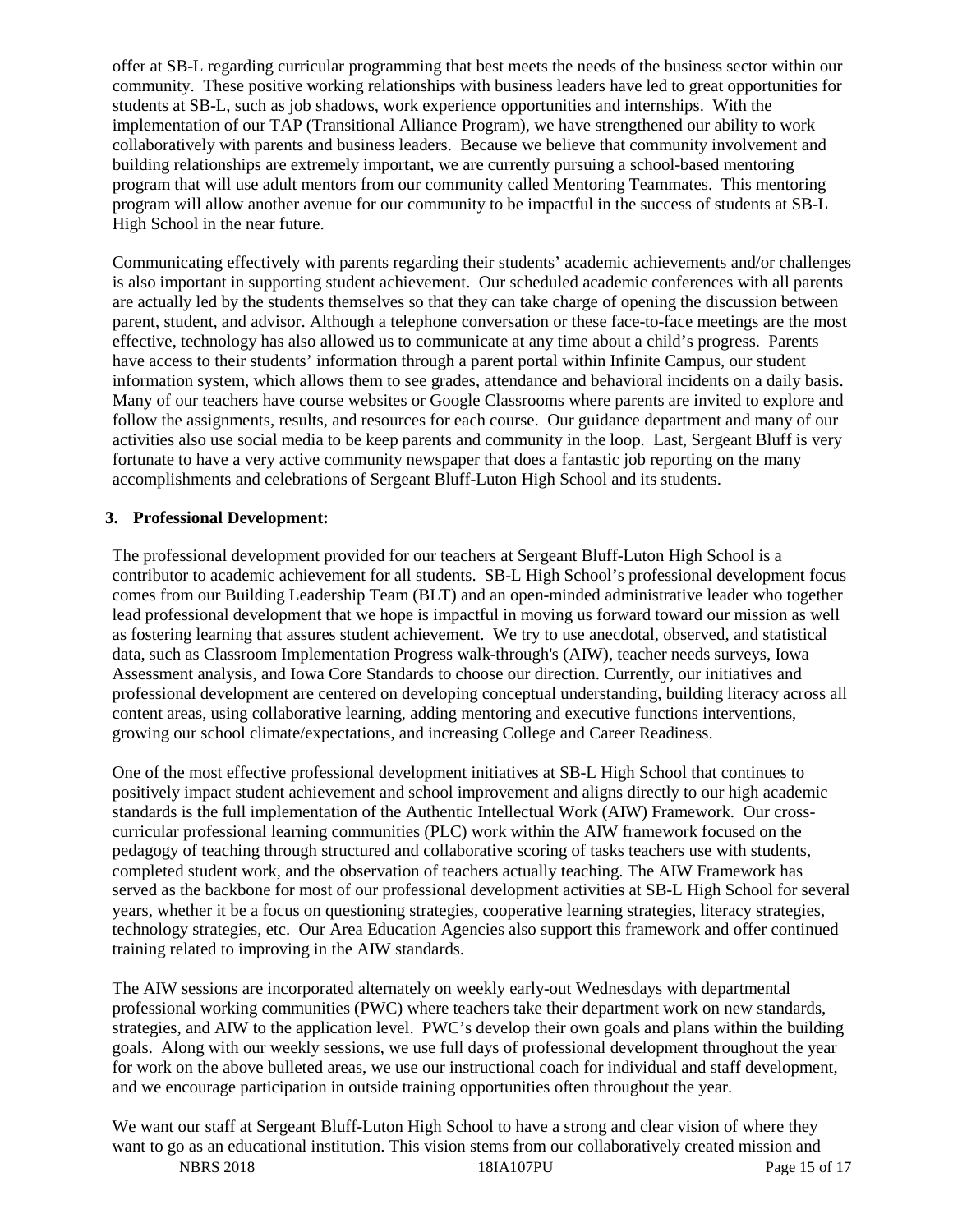building goals, which in turn, drive effective professional development that can have a positive influence on student achievement.

## **4. School Leadership:**

School leadership at Sergeant Bluff-Luton High School is centered around a philosophy of collegial collaboration that focuses on student achievement and is accomplished within a culture that fosters the professional opportunities that meet the needs of our students, educators, and community. This leadership takes many forms: District Advisory Council (DAC) (community members, administrators, and building teacher representatives), Building Leadership Team (BLT), Teacher Leaders (TLC) -full-time instructional coach, initiative leaders, and mentors, Initiative Lead teams, Professional Learning Communities and Professional Working Communities. The structure of school leadership must have vision, encourage a sense of ownership and empowerment for staff, create opportunity for action steps and progress, and maintain accountability for movement toward our goals. Leadership must be open-minded yet driven.

The building lead team and many other teachers have served as a major part of the leadership within SB-L High School and the district for years in many capacities. However, the recent implementation of TLC program across the state has afforded more defined teacher leadership roles for goal setting, data collecting and analyzing, planning, and training alongside the administrator. Our lead team works off the mission, goals, focus areas, and initiatives and off a chart of roles and responsibilities that incorporates the initiative teams led by these and other teachers. It also includes the teachers who voluntarily serve on those teams. An example would be our initiative teacher leader who trained as an Authentic Intellectual Work internal coach and leads that team of teachers and the related professional development.

When teachers have seen the data and reasoning, the organization, and their voices being heard, they have jumped on board with many initiatives, new standards, training, and implementation over the years. SB-L High School incorporates opportunities for teachers to lead professional development sessions and for other teachers to choose the best sessions for their individual needs. Their teacher leadership in the classrooms drives any success we have had because they have the most opportunity to positively impact students. Beyond leading in the classroom, 70% of our staff volunteer on educational initiative teams and 66% of them sponsor/coach one or more student activities. Our principals set the tone for this investment in students as well. They know students by name, they spend every lunch period with the students, and they are frequent visitors in classrooms. Administrator and teacher involvement is important to our sense of team and community with our students. Students notice.

Our instructional leader (principal) values collaboration over control and initiative over directives. Our assistant principal supports academics by effectively addressing student behaviors that deter learning in the classroom. The culture of leadership with the staff is one of taking their own initiative and running with new ideas as long as they are good for students and support the core standards and building goals. This is all part of growing teacher leaders and creating the culture we want for students to flourish.